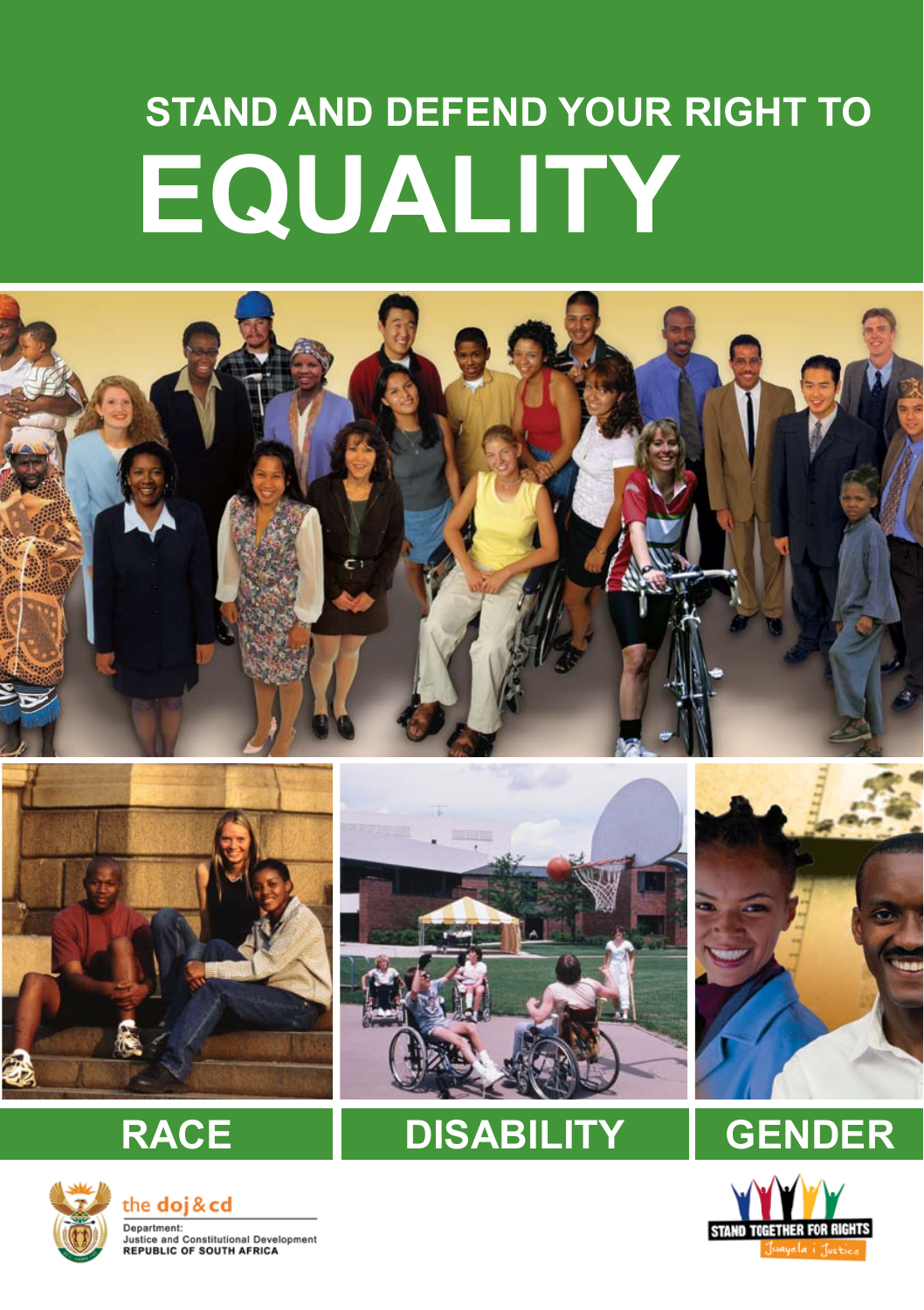#### **Introduction to the Act**

To give effect to section 9 (4) of the Constitution of the Republic of South Africa, 1996, Parliament enacted the Promotion of Equality and Prevention of Unfair Discrimination Act No 4 of 2000 ('PEPUDA"). This Act seeks to further promote a democratic society that is united in its diversity, marked by human relations that reflect a caring and compassionate citizenry, and guided by the principles of equality, fairness, equity, social justice, human dignity and freedom for all.

This Act places a positive duty on the state and all persons (natural and juristic) to promote equality.

#### **Main objectives of the Act**

- To enact legislation required by section 9(4) of the Constitution;
	- To give effect to the letter and spirit of the Constitution in particular;
		- (a) the equal enjoyment of all rights and freedoms by every person
		- (b) the promotion of equality
		- (c) the prevention and prohibition of unfair discrimination
		- (d) the prohibition of hate speech and harassment
- To provide remedies for victims of unfair discrimination;
- To educate the public by raising awareness on the importance of promoting equality and overcoming unfair discrimination, hate speech and harassment; and
- To facilitate compliance with international law obligations.

#### **The meaning of unfair discrimination:**

Unfair discrimination is when you are treated differently as compared to other categories of people and that your dignity as a human being is impaired by such treatment. Discrimination is regarded as unfair when it imposes burdens or withholds benefits or opportunities from any person on one of the prohibited grounds listed in the Act, namely: race, gender, sex, pregnancy, ethnic or social origin, colour, sexual orientation, age, disability, religion, conscience, belief, culture, language and birth etc. It is important to note that the Act does not prohibit discrimination but unfair discrimination.There are certain circumstances where discrimination can be regarded as fair e.g. measures designed to advance persons disadvantaged by the previous system of racial discrimination.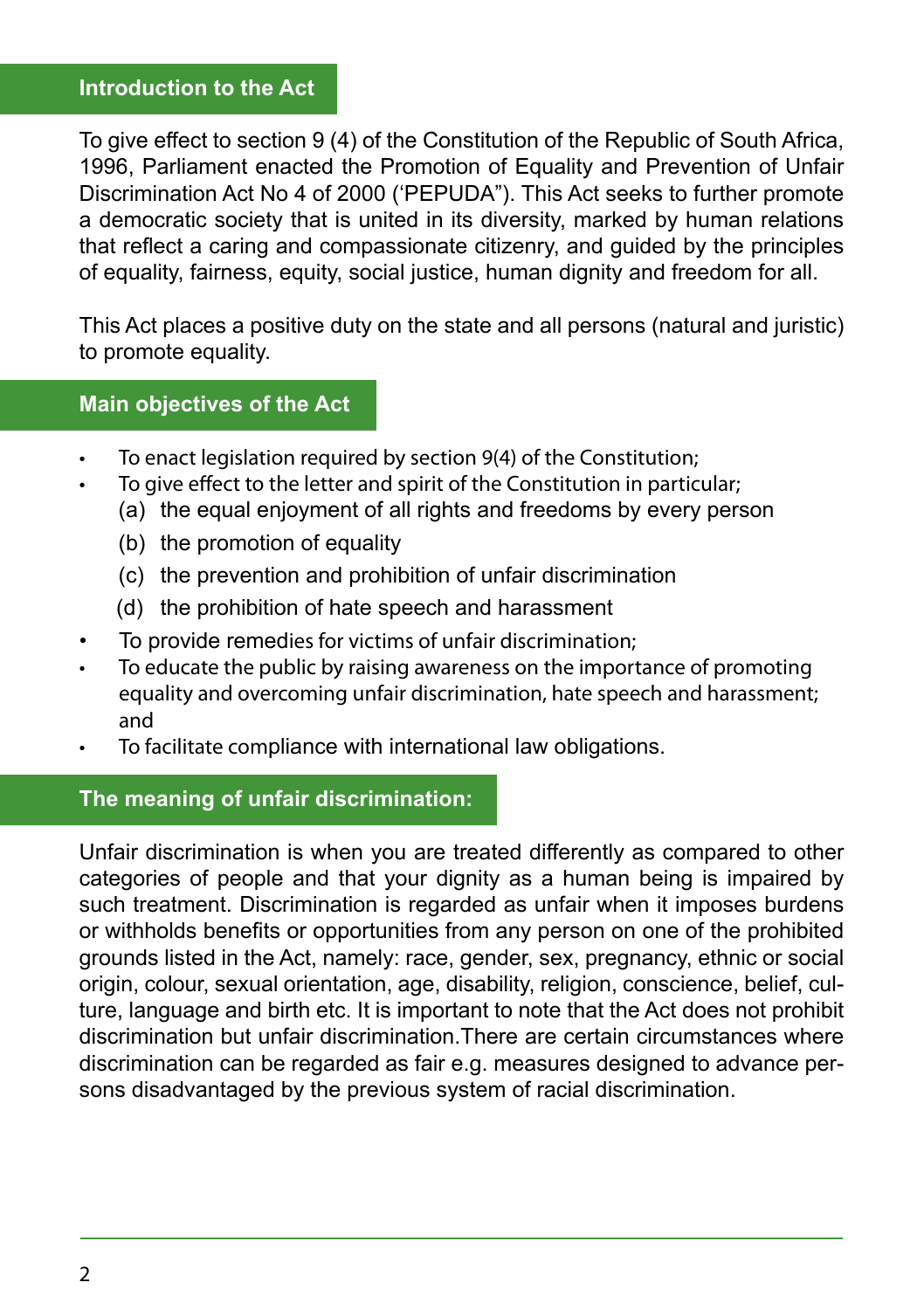#### **What is meant by hate speech?**

Hate speech is the publishing, propagating or communication of words that are based on one or more of the prohibited grounds. These words must be reasonably construed to demonstrate a clear intention to hurtful, harmful or to incite harm and to promote or propagate hatred e.g. by calling people by derogatory (insulting or offensive) names or words.

#### **What is meant by harassment?**

The Act defines harassment as unwanted conduct which is persistent or serious and demeans, humiliates or creates a hostile or intimidating environment or is calculated to induce submission by actual or threatened adverse consequences and which is related to :

- (a) sex, gender or sexual orientation;
- (b) a person's membership or presumed membership of a group indentified by one or more of the prohibited grounds or a characteristic associate with such a group.

#### **What can victims of unfair discrimination, hate speech or harassment do?**

If you believe that you have been unfairly discriminated against and you are a victim of hate speech or harassment then you can lodge your complaint at any of the designated equality courts.

#### **What are equality courts and where to find them?**

Equality courts are specialised courts designated to hear matters relating to unfair discrimination, hate speech and harassment.

In terms of the Act all High Courts are equality courts for their area of jurisdiction. The Department of Justice and Constitutional Development has designated all magistrates' courts to serve as equality courts in all the 9 provinces.

Although the equality court is a formal court sitting, the rules and procedures are more relaxed than in normal courts e.g. the court room itself is usually not as intimidating as an ordinary court, the proceedings are held in a room that is arranged in boardroom style where the complainant and the respondent sit on either side. Normal rules of the magistrates' court apply but the presiding officer does not apply them in a rigid manner when conducting the proceedings. The environment is less intimidating.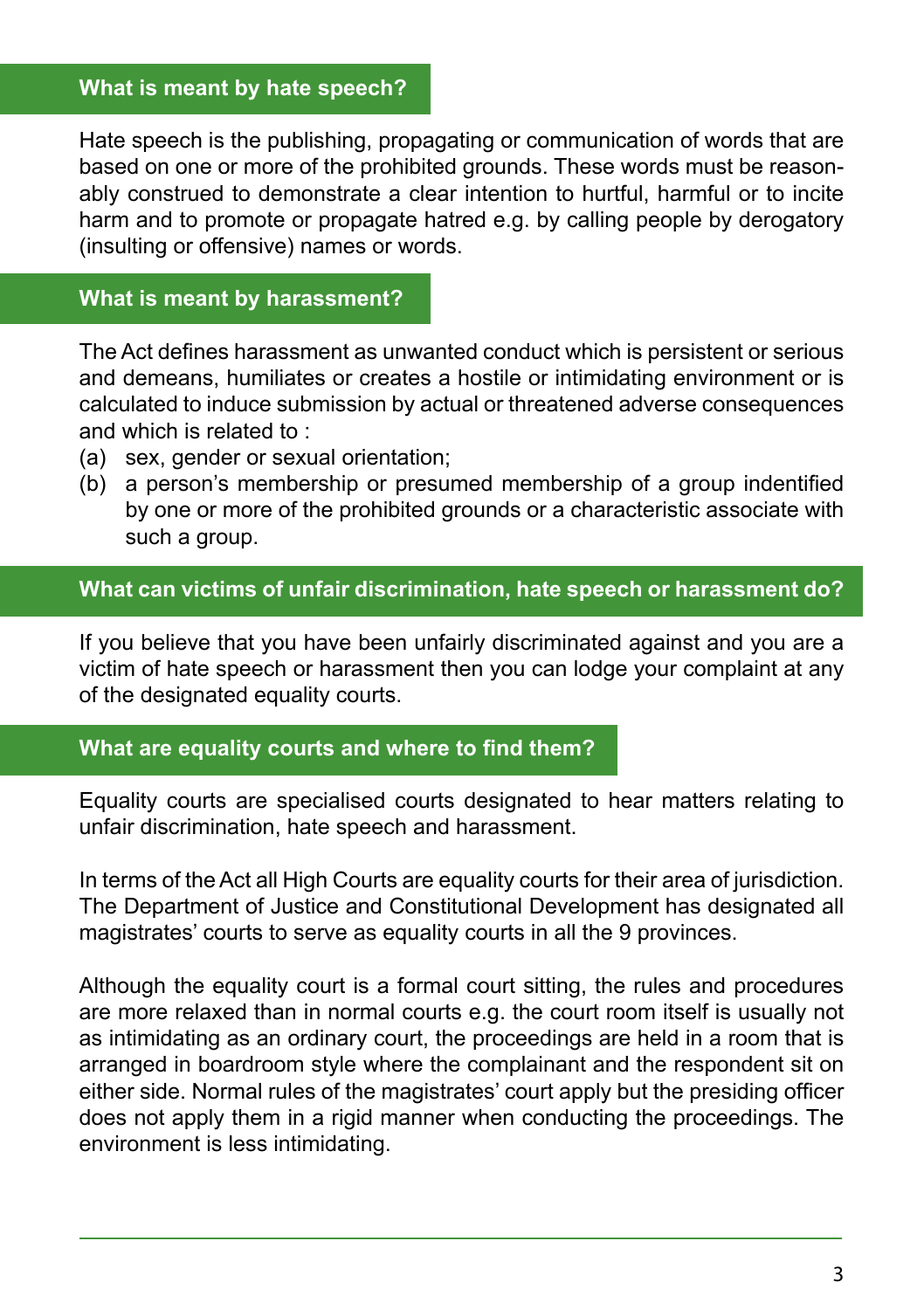#### **Who can institute proceedings in the equality court?**

In order to institute proceedings in the equality court it is not a requirement that one must have legal representation.

Proceedings in the equality court may be instituted by:

- Any person acting in his/her own interests;
- • Any person acting on behalf of another person who cannot act in his/her own name;
- Any person acting as a member of, or in the interests of a group or class of persons;
- Any person acting in the interest of the public;
- Any association or organization or body acting in the interests of its members; or
- The South African Human Rights Commission or the Commission on Gender Equality.

The Act places specific duties on the South African Human Rights Commission, the Commission on Gender Equality and other bodies that have been set up in terms of the Constitution. They are required to assist complainants in bringing complaint to the equality courts and to conduct investigations into cases and advise complainants.

#### **Does one have to pay to institute proceedings at the equality court?**

The equality courts are free of charge in other words the complainant does not have to pay any court fees.

#### **How to lodge a complaint in the equality court**

The process of lodging a complaint at the Equality court is simple and straight forward. In each of the designated courts there is a trained equality court clerk who will assist the complainant with completing the necessary forms that are obtainable at any equality court.

## **Powers of the equality courts**

Once you have proven that you were unfairly discriminated against or that you were a victim of hate speech or harassment, the presiding officer in an equality court has the power to issue one of many orders provided in the Act against the respondent.

**Example:** the equality court may order that the defendant makes an uncon-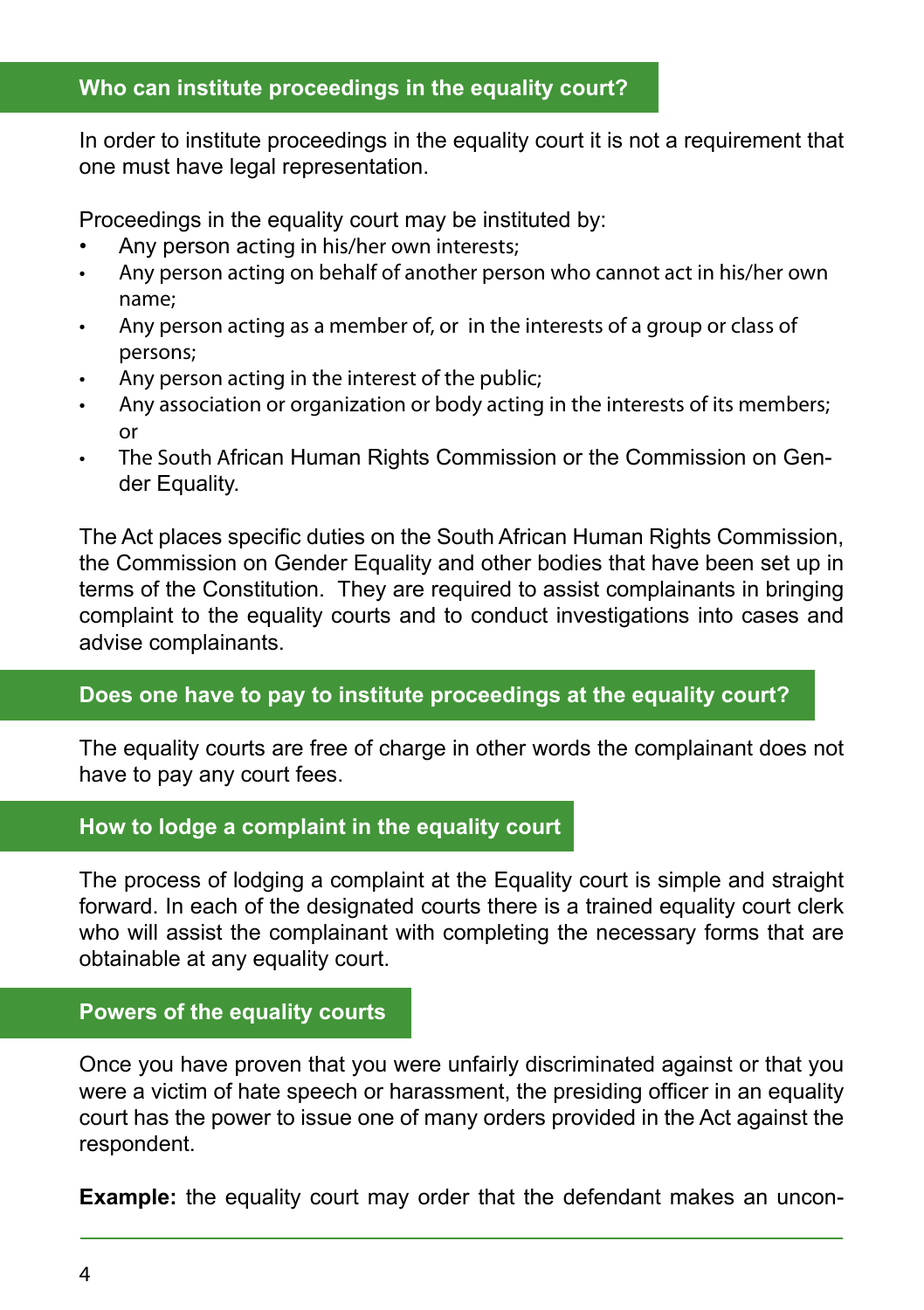ditional apology, order the payment of any damages etc. The presiding officer may also refer the matter to an appropriate forum or institution such as the South African Human Rights Commission or the Commission on Gender Equality for mediation or conciliation.

## **LIST OF COURTS (Place of Sitting)**

| <b>Eastern Cape</b>  |                       |                      |
|----------------------|-----------------------|----------------------|
| Aberdeen             | Indwe                 | Peddie               |
| Adelaide             | Jansenville           | <b>Port Alfred</b>   |
| Alexandria           | Joubertina            | Port Elizabeth       |
| Alice                | Keiskammahoek         | Port St Johns        |
| <b>Aliwal North</b>  | King William's Town   | Queenstown           |
| <b>Barkley East</b>  | Kirkwood              | Qumbu                |
| <b>Bedford</b>       | Komga                 | Seymour              |
| <b>Bizana</b>        | Lady Frere            | <b>Somerset East</b> |
| Burgersdorp          | Lady Grey             | Sterkspruit          |
| <b>Butterworth</b>   | Libode                | Sterkstroom          |
| Cala                 | Lusikisiki            | Steynsburg           |
| Cathcart             | Maclear               | Steytlerville        |
| Centane (Kentani)    | Maluti                | Stutterheim          |
| Cofimvaba            | Mdantsane             | Tabankulu            |
| Cradock              | Middelburg            | <b>Tarkastad</b>     |
| Dordrecht            | Middledrift           | <b>Tsolo</b>         |
| East London          | Molteno               | <b>Tsomo</b>         |
| Elliot               | Motherwell            | Uitenhage            |
| Elliotdale (Xhora)   | <b>Mount Ayliff</b>   | Umtata (Mthatha)     |
| Flagstaff            | <b>Mount Fletcher</b> | Umzimkulu            |
| <b>Fort Beaufort</b> | <b>Mount Frere</b>    | Venterstad           |
| <b>Graaff-Reinet</b> | Mqanduli              | Whittlesea           |
| Grahamstown          | Ngcobo                | Willowmore           |
| Hankey               | Nggeleni              | Willowvale           |
| Hofmeyr              | Nqamakwe (Ngqamakhwe) | Zwelitsha            |
| Humansdorp           | Ntabethemba           |                      |
| Idutywa (Dutywa)     | Pearston              |                      |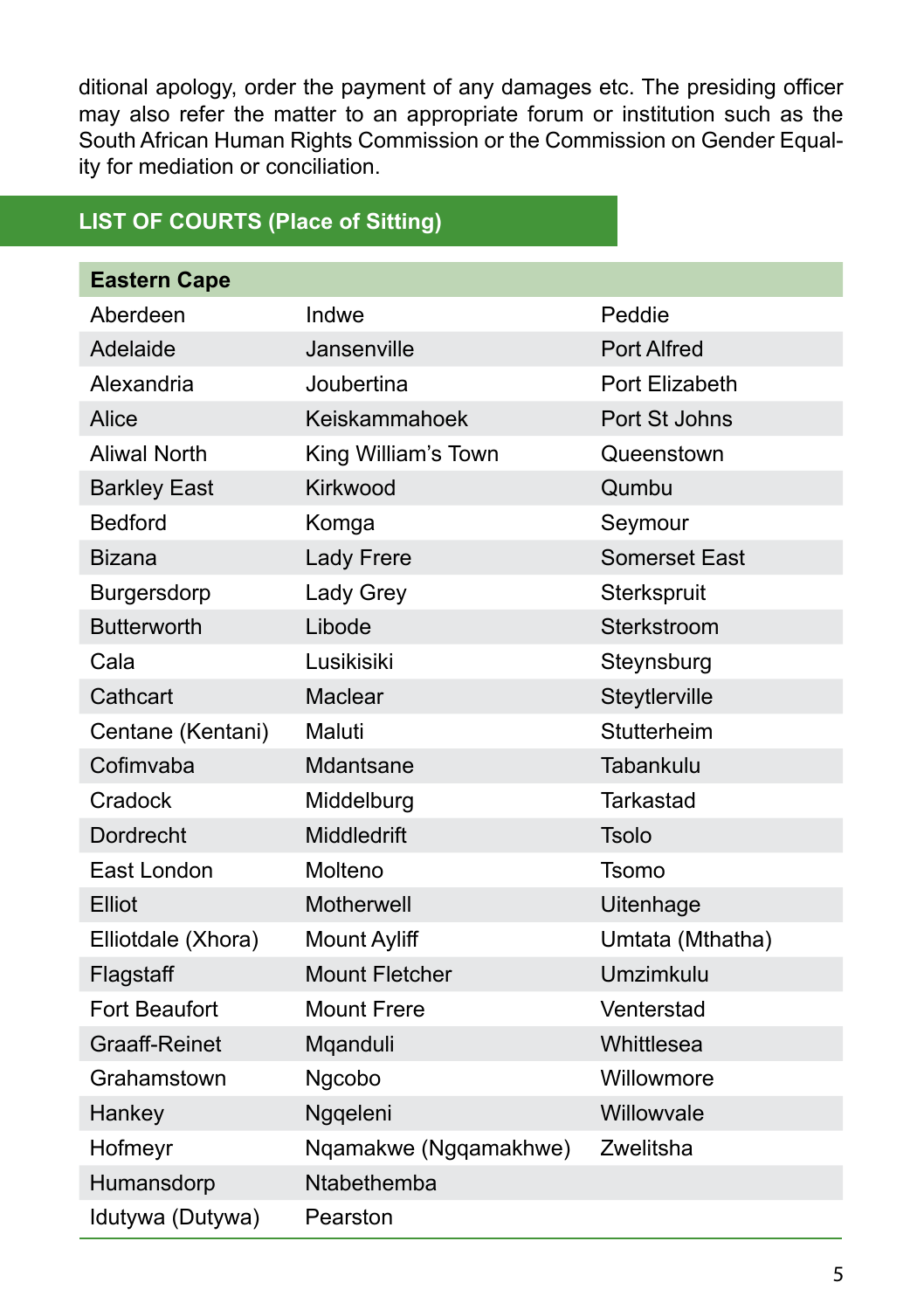| <b>Free State</b>   |                     |                         |
|---------------------|---------------------|-------------------------|
| <b>Bethlehem</b>    | Hennenman           | Sasolburg               |
| <b>Bethulie</b>     | Hoopstad            | Selosesha (Thaba 'Nchu) |
| <b>Bloemfontein</b> | Jacobsdal           | Senekal                 |
| <b>Boshof</b>       | Jagersfontein       | Smithfield              |
| <b>Bothaville</b>   | Koffiefontein       | Theunissen              |
| Botshabelo          | Koppies             | Trompsburg              |
| <b>Brandfort</b>    | Kroonstad           | Ventersburg             |
| <b>Bultfontein</b>  | Ladybrand           | Viljoenskroon           |
| Clocolan            | Lindley             | <b>Villiers</b>         |
| Dewetsdorp          | Marquard            | Virginia                |
| Edenburg            | Odendaalsrus        | Vrede                   |
| Excelsior           | Parys               | Vredefort               |
| Fauresmith          | Petrusburg          | Welkom                  |
| Ficksburg           | Philippolis         | Wepener                 |
| Fouriesburg         | Phuthaditjhaba      | Wesselsbron             |
| Frankfort           | Reddersburg         | Winburg                 |
| Harrismith          | Reitz               | Zastron                 |
| Heilbron            | Rouxville           |                         |
|                     |                     |                         |
| <b>Gauteng</b>      |                     |                         |
| Alberton            | Johannesburg        | Roodepoort              |
| Atteridgeville      | <b>Kempton Park</b> | Sebokeng                |
| Benoni              | Krugersdorp         | Soshanguve              |
| <b>Boksburg</b>     | Mamelodi            | Springs                 |
| <b>Brakpan</b>      | Nigel               | Tembisa                 |

Bronkhorstspruit Oberholzer Vanderbijlpark Cullinan Pretoria Vereeniging Daveyton Pretoria North Westonaria

Heidelberg [GP] Randfontein

Germiston Randburg Wynberg [GP] (Alexandra)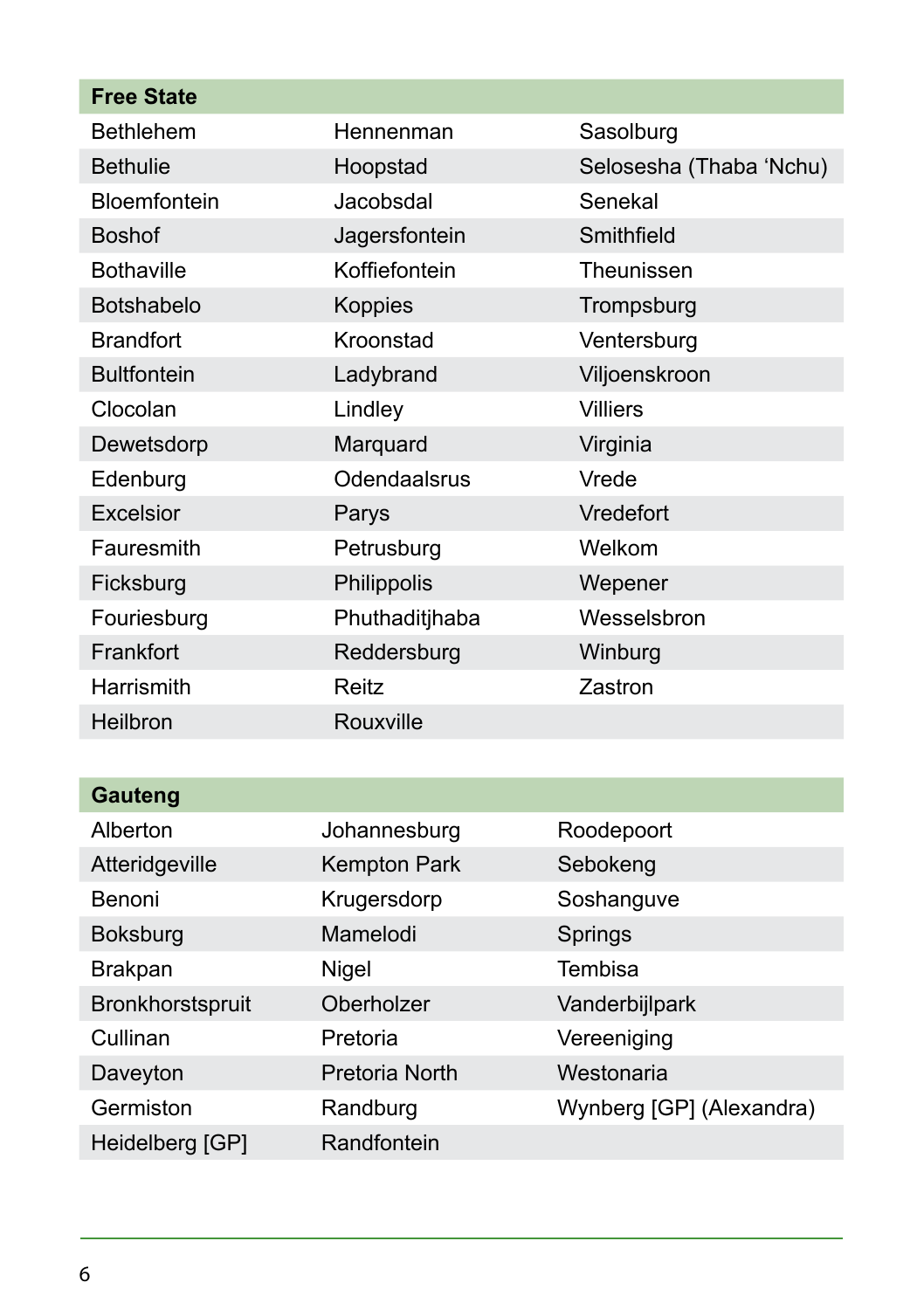| <b>KwaZulu-Natal</b> |                     |                  |
|----------------------|---------------------|------------------|
| Babanango            | Ingwavuma           | <b>Nkandla</b>   |
| <b>Bergville</b>     | Ixopo               | Nongoma          |
| Camperdown           | Kokstad             | Nqutu            |
| Chatsworth           | Kranskop            | <b>Ntuzuma</b>   |
| Dannhauser           | KwaDukuza (Stanger) | Paulpietersburg  |
| Dundee               | Ladysmith           | Pietermaritzburg |
| Durban               | Louwsburg           | Pinetown         |
| Emlazi               | Madadeni            | Pongola          |
| Empangeni            | Mahlabatini         | Port Shepstone   |
| Eshowe               | Mapumulo            | Richmond [KZN]   |
| Estcourt             | Melmoth             | Scottburgh       |
| Glencoe              | Mooi River          | Ubombo           |
| Greytown             | Msinga              | Umbumbulu        |
| Harding              | Mtubatuba           | <b>Utrecht</b>   |
| Himeville            | Mtunzini            | Verulam          |
| Hlanganani           | Ndwedwe             | Vryheid          |
| <b>Howick</b>        | New Hanover         | Weenen           |
| Impendle             | <b>Newcastle</b>    |                  |

| Limpopo                         |                               |                            |
|---------------------------------|-------------------------------|----------------------------|
| Bela-Bela (Warmbaths)           | Modimolle (Nylstroom)         | Sekhukhune                 |
| Bushbuckridge (Mapu-<br>laneng) | Mokopane (Potgiet-<br>ersrus) | Senwabarwana (Bo-<br>chum) |
| Dzanani                         | Morebeng (Sekgo-<br>sese)     | Seshego                    |
| Ga-Kgapane (Bolobedu)           | Musina (Messina)              | Thabazimbi                 |
| Giyani                          | Mutale                        | Thohoyandou                |
| Lebowakgomo (Thabam-<br>oopo)   | Namakgale                     | Thulamahashe<br>(Mahla)    |
| Lenyenye (Naphuno)              | <b>Nebo</b>                   | Tiyani                     |
| Lephalale (Ellisras)            | Nkowankowa (Ritavi)           | Tshilwayhusiku             |
| Louis Trichardt                 | Northam                       | Tshitale                   |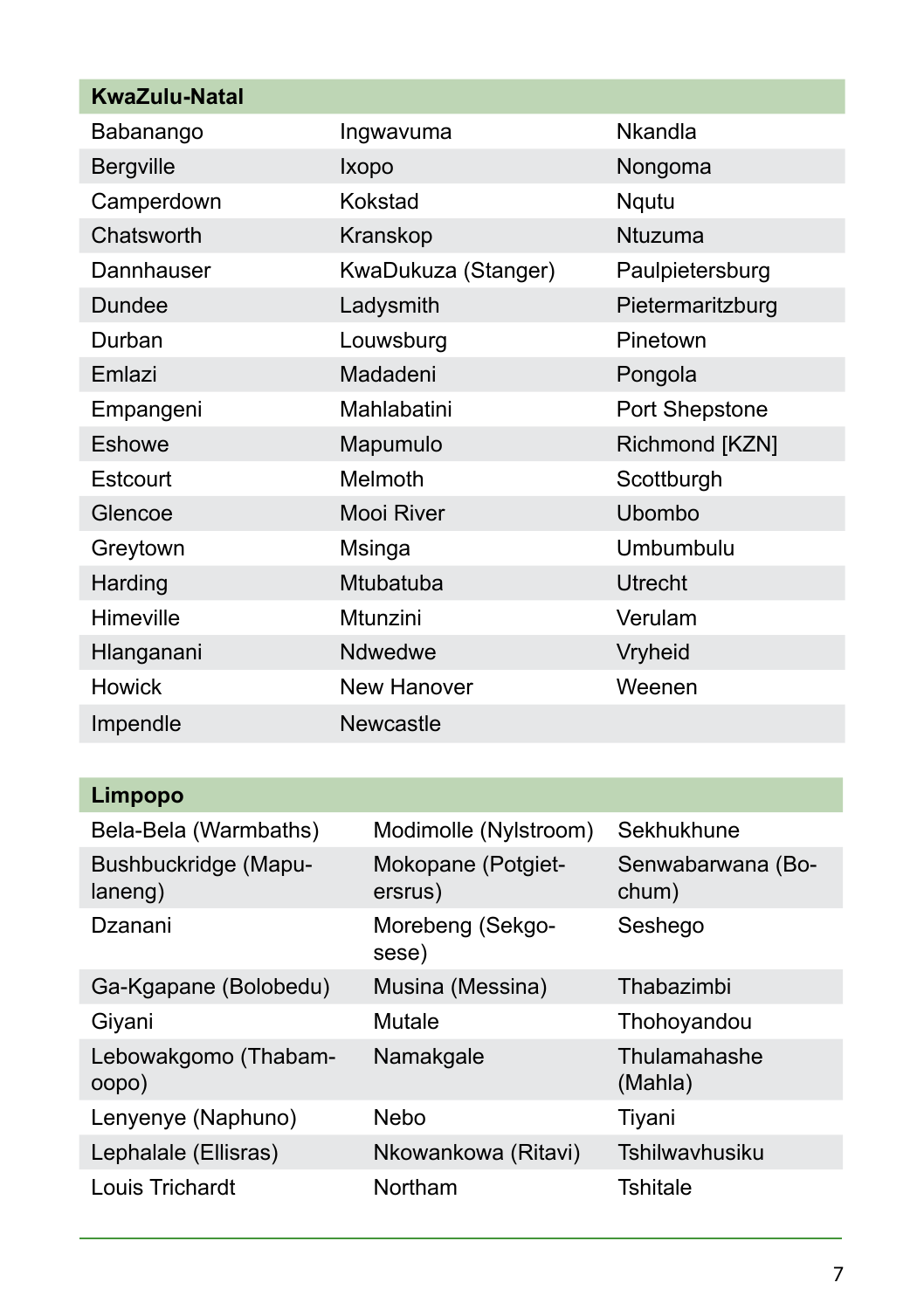| Lulekani               | Phalaborwa                   | Tzaneen               |
|------------------------|------------------------------|-----------------------|
| Mahwelereng (Morekong) | Phalala                      | Vuwani                |
| Malamulele             | Polokwane (Pieters-<br>burg) | Waterval (Hlanganani) |
| Mankweng               | Praktiseer                   |                       |

| <b>Mpumalanga</b>    |                        |                       |
|----------------------|------------------------|-----------------------|
| Amersfoort           | Evander                | Nelspruit             |
| Balfour [MP]         | Groblersdal            | <b>Piet Retief</b>    |
| <b>Barberton</b>     | Kabokweni (Nsikazi)    | Sabie                 |
| <b>Belfast</b>       | Kriel (Ga-Nala)        | Standerton            |
| Bethal               | KwaMhlanga             | Tonga (Nkomazi)       |
| Carolina             | Mashishing (Lydenburg) | Volksrust             |
| Delmas               | Mbibana                | Wakkerstroom          |
| Eerstehoek           | Mdutjana (Siyabuswa)   | <b>Waterval Boven</b> |
| Ekangala             | Middelburg [MP]        | <b>White River</b>    |
| eMalahleni (Witbank) | Mkobola                |                       |
| Ermelo               | Moutse                 |                       |

| <b>North West</b> |                    |               |
|-------------------|--------------------|---------------|
| <b>Bloemhof</b>   | Lehurutshe         | Swartruggens  |
| <b>Brits</b>      | Lichtenburg        | Taung         |
| Christiana        | Madikwe            | Temba         |
| Coligny           | Mmabatho           | Ventersdorp   |
| Delareyville      | Mogwase            | Vryburg       |
| Ganyesa           | Mothibistad        | Wolmaransstad |
| Ga-Rankuwa        | Phokeng (Bafokeng) | Zeerust       |
| Itsoseng          | Potchefstroom      |               |
| Klerksdorp        | Rustenburg         |               |
| Koster            | Schweizer-Reneke   |               |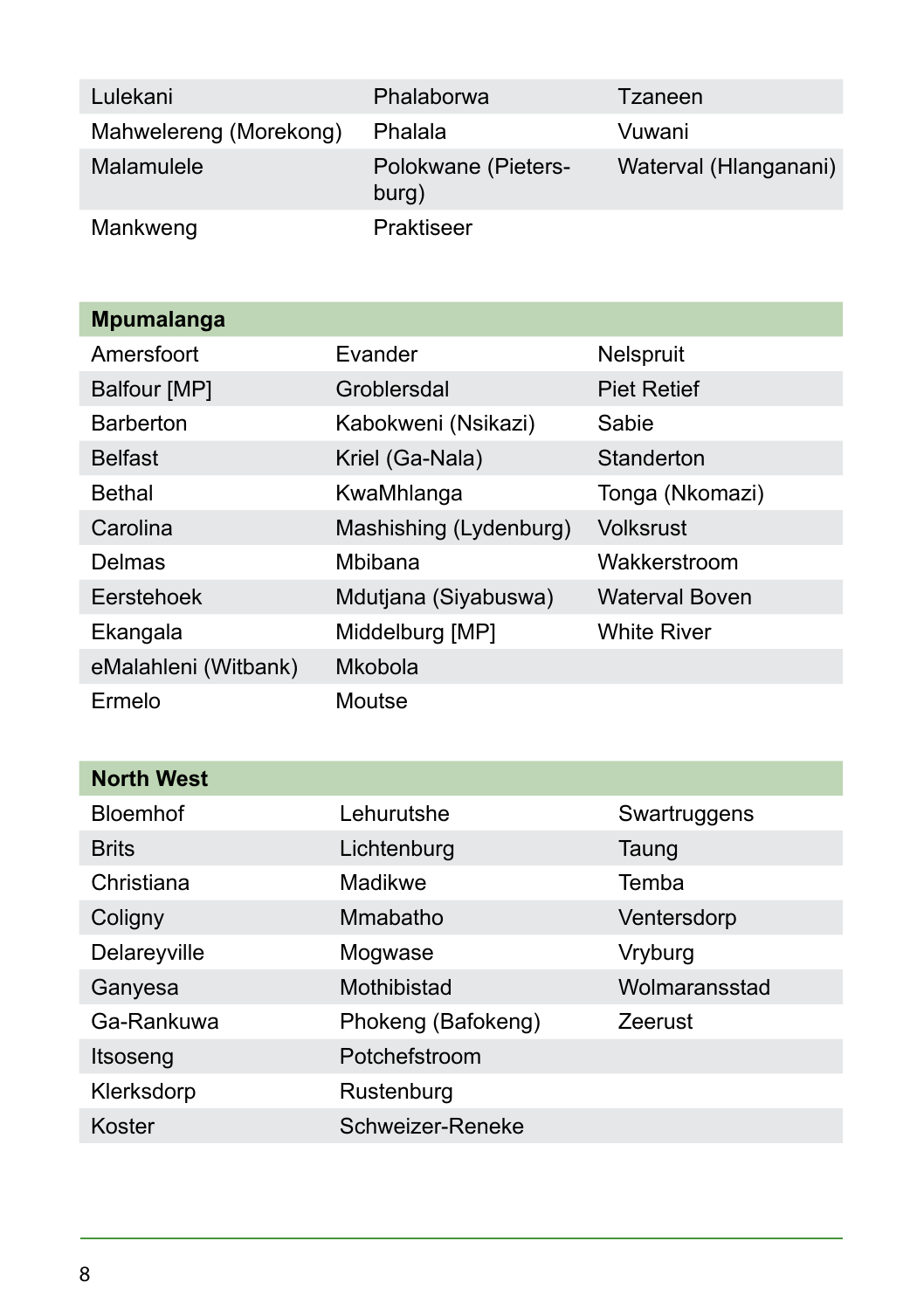| <b>Northern Cape</b> |              |               |
|----------------------|--------------|---------------|
| <b>Barkly West</b>   | Hanover      | Pofadder      |
| <b>Britstown</b>     | Hopetown     | Postmasburg   |
| Calvinia             | Jan Kempdorp | Prieska       |
| Carnarvon            | Kakamas      | Richmond [NC] |
| Colesberg            | Kathu        | Springbok     |
| De Aar               | Keimoes      | Sutherland    |
| Douglas              | Kenhardt     | Upington      |
| Fraserburg           | Kimberley    | Victoria West |
| Griguatown           | Kuruman      | Warrenton     |
| Groblershoop         | Noupoort     | Williston     |
| Hartswater           | Philipstown  |               |

| <b>Kuils River</b>   | Somerset West |
|----------------------|---------------|
| Ladismith            | Stellenbosch  |
| Laingsburg           | Strand        |
| Malmesbury           | Swellendam    |
| Mitchells Plain      | Tulbagh       |
| Montagu              | Uniondale     |
| Moorreesburg         | Vanrhynsdorp  |
| Mossel Bay           | Vredenburg    |
| Murraysburg          | Vredendal     |
| Oudtshoorn           | Wellington    |
| Paarl                | Worcester     |
| Piketberg            | Wynberg [WC]  |
| <b>Prince Albert</b> |               |
| Riversdale           |               |
| Robertson            |               |
| Simon's Town         |               |
|                      |               |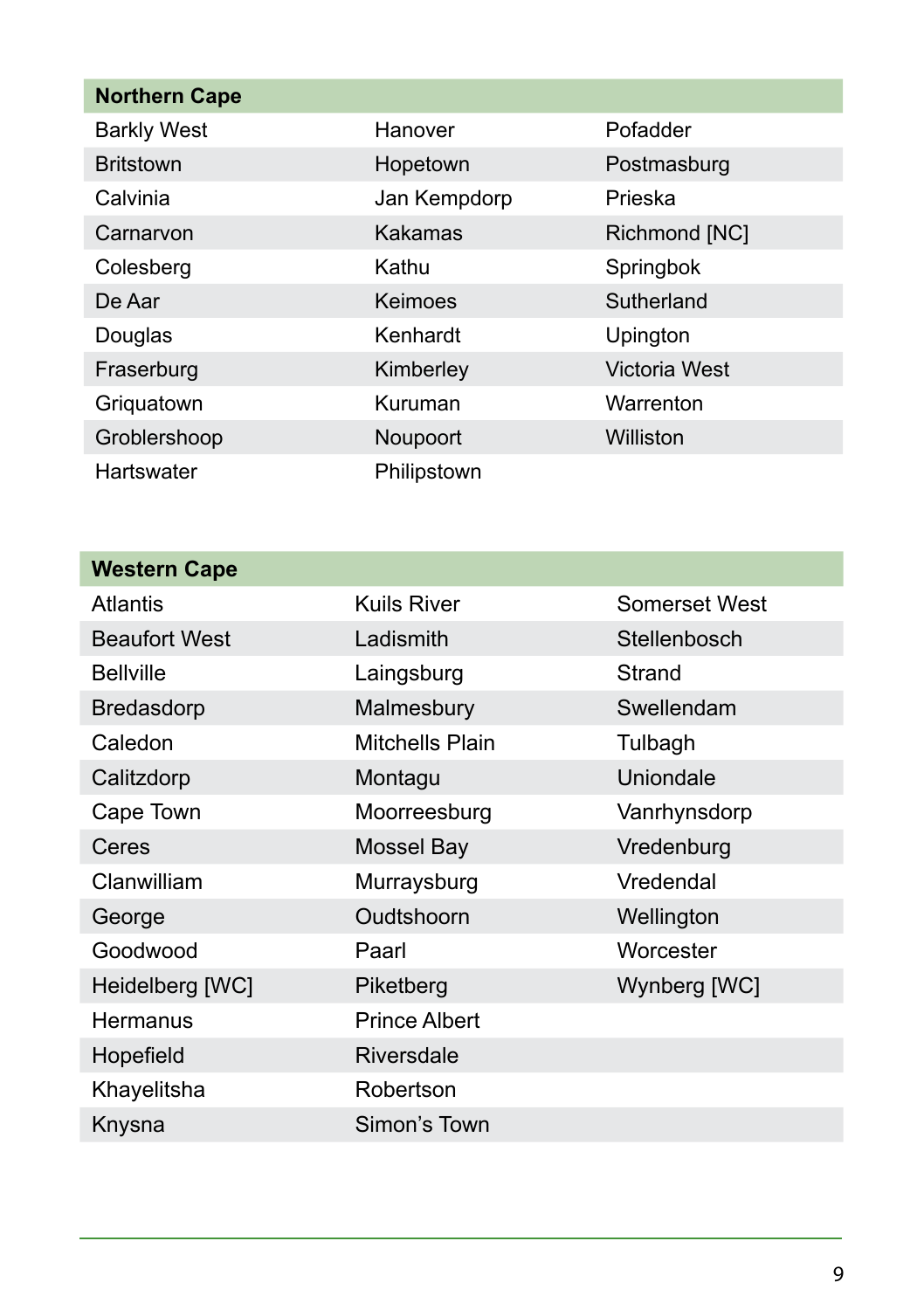## **List of the regional offices of the Department of Justice and Constitutional Development**

| Regional<br><b>Office</b> | <b>Tell</b>                 | Fax          | <b>Postal Address</b>                           | <b>Physical address</b>                                                                                               |
|---------------------------|-----------------------------|--------------|-------------------------------------------------|-----------------------------------------------------------------------------------------------------------------------|
| EC                        | 043 702 7000                | 043 721 1463 | Private Bag x 9065,<br>East London, 5200        | No. 3 Phillip Frame Road;<br>Weaverly Park Chislhurst,<br>East London, 5200                                           |
| <b>FS</b>                 | 051 407 1800                | 051 448 4753 | Private Bag x<br>20578, Bloemfon-<br>tein, 9300 | 53 Maitland Street, Colo-<br>nial Building, Bloemfon-<br>tein 9300                                                    |
| GP                        | 011 332 9000                | 011 333 0656 | Private Bag x 06,<br>Johannesburg,<br>2000      | <b>Schreiner Chambers</b><br>opposite the South<br>Gauteng High Court, cor-<br>ner Pritchard and Kruis<br>street, JHB |
| <b>KZN</b>                | 031 372 3006/7 031 301 5341 |              | P/Bag X 54372<br>Durban<br>4000                 | No 2 Devonshire Place,<br>Smith Street, Durban,<br>4000                                                               |
| <b>LMP</b>                | 015 287 2000                | 015 297 5567 | Private Bag x 9526,<br>Polokwane, 0700          | 92 Bok Street, Polokwane<br>0700                                                                                      |
| <b>MP</b>                 | 013 752 8393                | 013 752 2666 | Private Bag x<br>11249, Nelspruit,<br>1200      | 24 Brown Street, Ned-<br>bank Centre 4th Floor,<br>Nelspruit, 1200                                                    |
| <b>NC</b>                 | 053 839 0000                | 053 832 7428 | Private Bag x 6106,<br>Kimberley, 8300          | Cnr Stead & Knight<br>Streets, New Public build-<br>ing, Kimberly. 8301                                               |
| <b>NW</b>                 | 018 397 7000                | 018 384 2406 | Private Bag x 2033,<br>Mmabatho, 2735           | Ayob Gardens 22 Molopo<br>Road, Mafikeng, 2745                                                                        |
| <b>WC</b>                 | 021 462 5471                | 021 462 3135 | Private Bag x 9171,<br>Cape Town, 8000          | 30 Queen Victoria Street,<br>Cape Town, 8000                                                                          |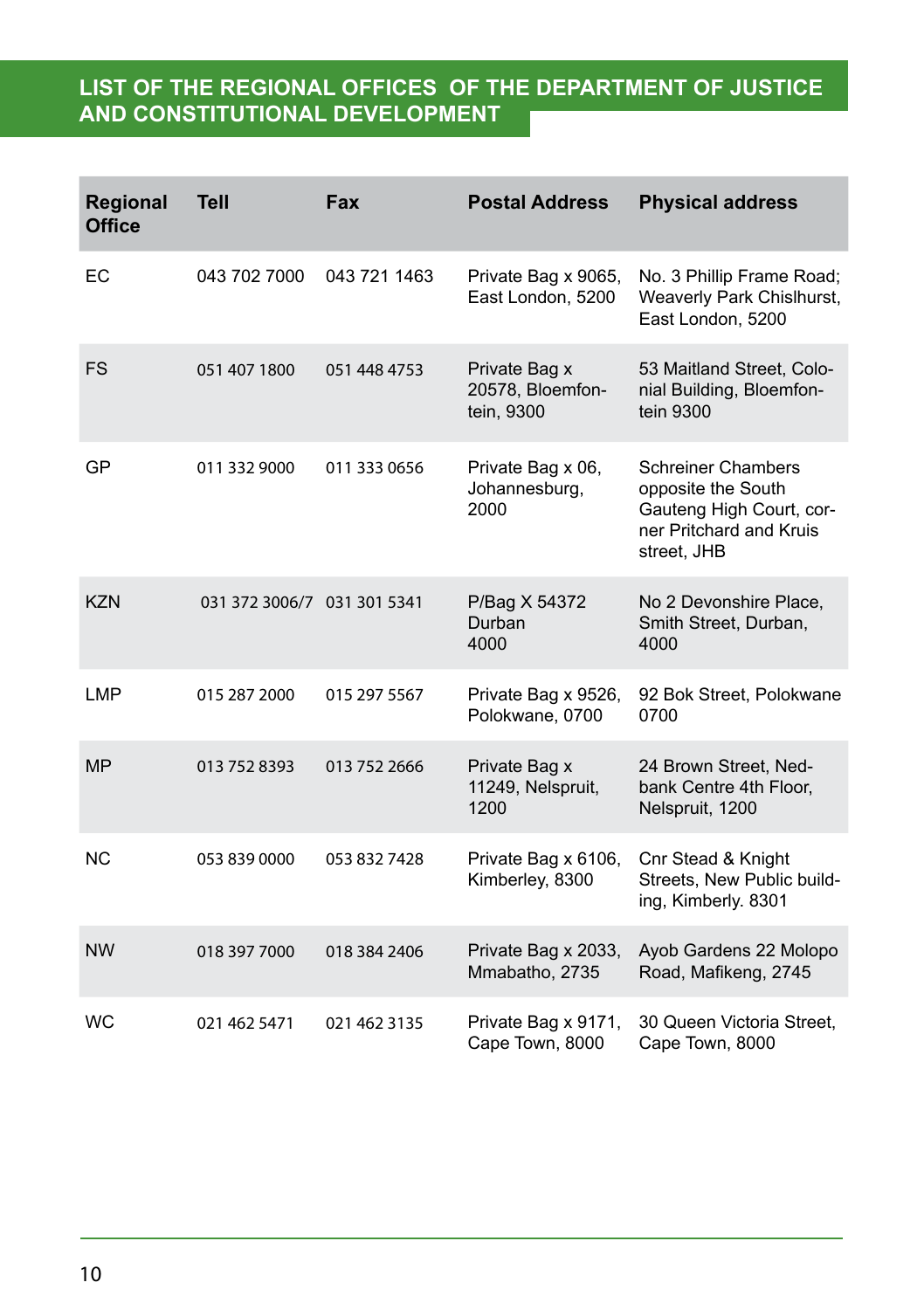#### **Remarks by the Department**

The Department of Justice and Constitutional Development would like to urge people to utilise the equality courts to assert their rights to dignity and equality, in order to realise the goal of achieving equality for all.

#### **For more information on the Act and the equality courts contact:**

#### **Adv Samuel Rasiuba**

Department of Justice and Constitutional Development Tel: (012) 315 1683

Fax: 086 629 2098

E-mail: SRasiuba@justice.gov.za

#### **Mr Mdumiseni Wakaba**

Department of Justice and Constitutional Development

Tel: (012) 357 8736

Fax: 086 507 6925

Email: MWakaba@justice.gov.za

Website: www.justice.gov.za